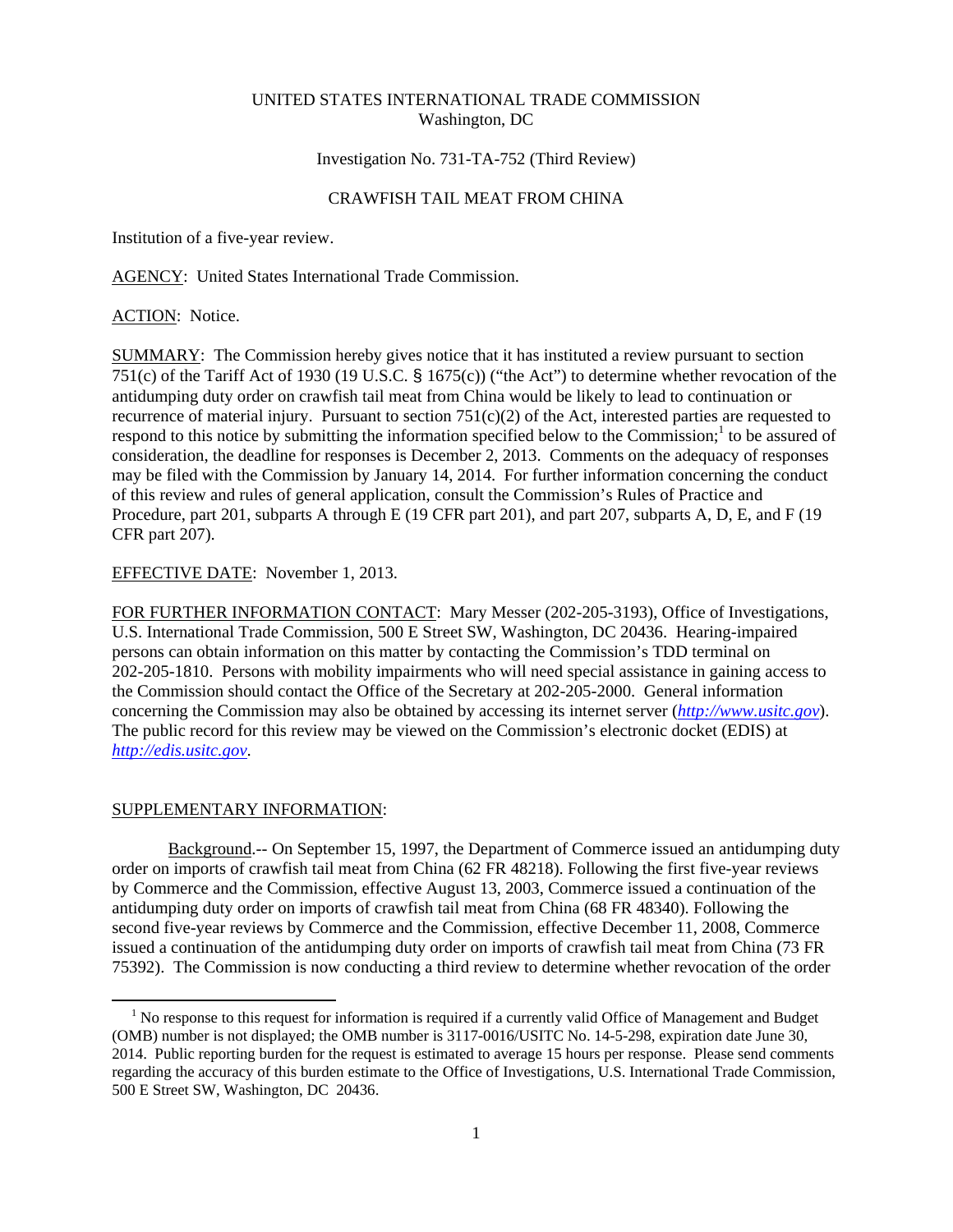would be likely to lead to continuation or recurrence of material injury to the domestic industry within a reasonably foreseeable time. It will assess the adequacy of interested party responses to this notice of institution to determine whether to conduct a full review or an expedited review. The Commission's determination in any expedited review will be based on the facts available, which may include information provided in response to this notice.

Definitions.--The following definitions apply to this review:

- (1) *Subject Merchandise* is the class or kind of merchandise that is within the scope of the five-year review, as defined by the Department of Commerce.
- (2) The *Subject Country* in this review is China.
- (3) The *Domestic Like Product* is the domestically produced product or products which are like, or in the absence of like, most similar in characteristics and uses with, the *Subject Merchandise*. In its original determination, first full five-year review determination, and second expedited five-year review determination, the Commission defined the *Domestic Like Product* as crawfish tail meat, coextensive with Commerce's scope.
- (4) The *Domestic Industry* is the U.S. producers as a whole of the *Domestic Like Product*, or those producers whose collective output of the *Domestic Like Product* constitutes a major proportion of the total domestic production of the product. In its original determination, first full five-year review determination, and second expedited five-year review determination, the Commission defined the *Domestic Industry* to encompass all domestic producers of crawfish tail meat, including processors but not the farmers and fishermen who harvest live crawfish.
- (5) An *Importer* is any person or firm engaged, either directly or through a parent company or subsidiary, in importing the *Subject Merchandise* into the United States from a foreign manufacturer or through its selling agent.

Participation in the review and public service list.--Persons, including industrial users of the *Subject Merchandise* and, if the merchandise is sold at the retail level, representative consumer organizations, wishing to participate in the review as parties must file an entry of appearance with the Secretary to the Commission, as provided in section 201.11(b)(4) of the Commission's rules, no later than 21 days after publication of this notice in the *Federal Register*. The Secretary will maintain a public service list containing the names and addresses of all persons, or their representatives, who are parties to the review.

Former Commission employees who are seeking to appear in Commission five-year reviews are advised that they may appear in a review even if they participated personally and substantially in the corresponding underlying original investigation. The Commission's designated agency ethics official has advised that a five-year review is not considered the "same particular matter" as the corresponding underlying original investigation for purposes of 18 U.S.C. § 207, the post employment statute for Federal employees, and Commission rule 201.15(b) (19 CFR § 201.15(b)), 73 FR 24609 (May 5, 2008). This advice was developed in consultation with the Office of Government Ethics. Consequently, former employees are not required to seek Commission approval to appear in a review under Commission rule 19 CFR § 201.15, even if the corresponding underlying original investigation was pending when they were Commission employees. For further ethics advice on this matter, contact Carol McCue Verratti, Deputy Agency Ethics Official, at 202-205-3088.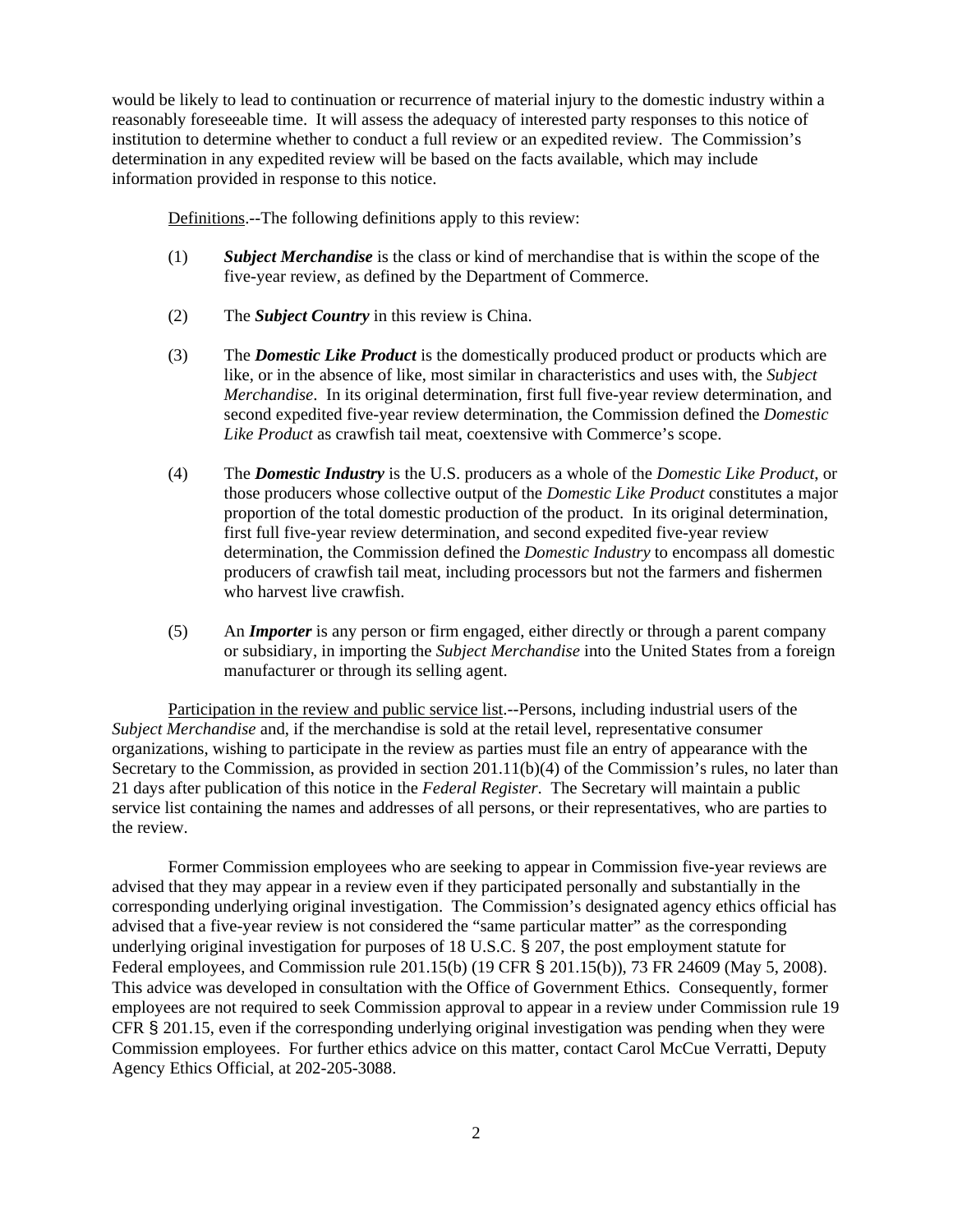Limited disclosure of business proprietary information (BPI) under an administrative protective order (APO) and APO service list.--Pursuant to section 207.7(a) of the Commission's rules, the Secretary will make BPI submitted in this review available to authorized applicants under the APO issued in the review, provided that the application is made no later than 21 days after publication of this notice in the *Federal Register*. Authorized applicants must represent interested parties, as defined in 19 U.S.C. § 1677(9), who are parties to the review. A separate service list will be maintained by the Secretary for those parties authorized to receive BPI under the APO.

Certification.--Pursuant to section 207.3 of the Commission's rules, any person submitting information to the Commission in connection with this review must certify that the information is accurate and complete to the best of the submitter's knowledge. In making the certification, the submitter will be deemed to consent, unless otherwise specified, for the Commission, its employees, and contract personnel to use the information provided in any other reviews or investigations of the same or comparable products which the Commission conducts under Title VII of the Act, or in internal audits and investigations relating to the programs and operations of the Commission pursuant to 5 U.S.C. Appendix 3.

Written submissions.--Pursuant to section 207.61 of the Commission's rules, each interested party response to this notice must provide the information specified below. The deadline for filing such responses is December 2, 2013. Pursuant to section 207.62(b) of the Commission's rules, eligible parties (as specified in Commission rule  $207.62(b)(1)$ ) may also file comments concerning the adequacy of responses to the notice of institution and whether the Commission should conduct an expedited or full review. The deadline for filing such comments is January 14, 2014. All written submissions must conform with the provisions of sections 201.8 and 207.3 of the Commission's rules and any submissions that contain BPI must also conform with the requirements of sections 201.6 and 207.7 of the Commission's rules. Regarding electronic filing requirements under the Commission's rules, see also the Commission's *Handbook on E-Filing*, available on the Commission's website at *http://edis.usitc.gov*. Also, in accordance with sections 201.16(c) and 207.3 of the Commission's rules, each document filed by a party to the review must be served on all other parties to the review (as identified by either the public or APO service list as appropriate), and a certificate of service must accompany the document (if you are not a party to the review you do not need to serve your response).

Inability to provide requested information.--Pursuant to section 207.61(c) of the Commission's rules, any interested party that cannot furnish the information requested by this notice in the requested form and manner shall notify the Commission at the earliest possible time, provide a full explanation of why it cannot provide the requested information, and indicate alternative forms in which it can provide equivalent information. If an interested party does not provide this notification (or the Commission finds the explanation provided in the notification inadequate) and fails to provide a complete response to this notice, the Commission may take an adverse inference against the party pursuant to section 776(b) of the Act (19 U.S.C. § 1677e(b)) in making its determination in the review.

INFORMATION TO BE PROVIDED IN RESPONSE TO THIS NOTICE OF INSTITUTION: As used below, the term "firm" includes any related firms.

- (1) The name and address of your firm or entity (including World Wide Web address) and name, telephone number, fax number, and E-mail address of the certifying official.
- (2) A statement indicating whether your firm/entity is a U.S. producer of the *Domestic Like Product*, a U.S. union or worker group, a U.S. importer of the *Subject Merchandise*, a foreign producer or exporter of the *Subject Merchandise*, a U.S. or foreign trade or business association, or another interested party (including an explanation). If you are a union/worker group or trade/business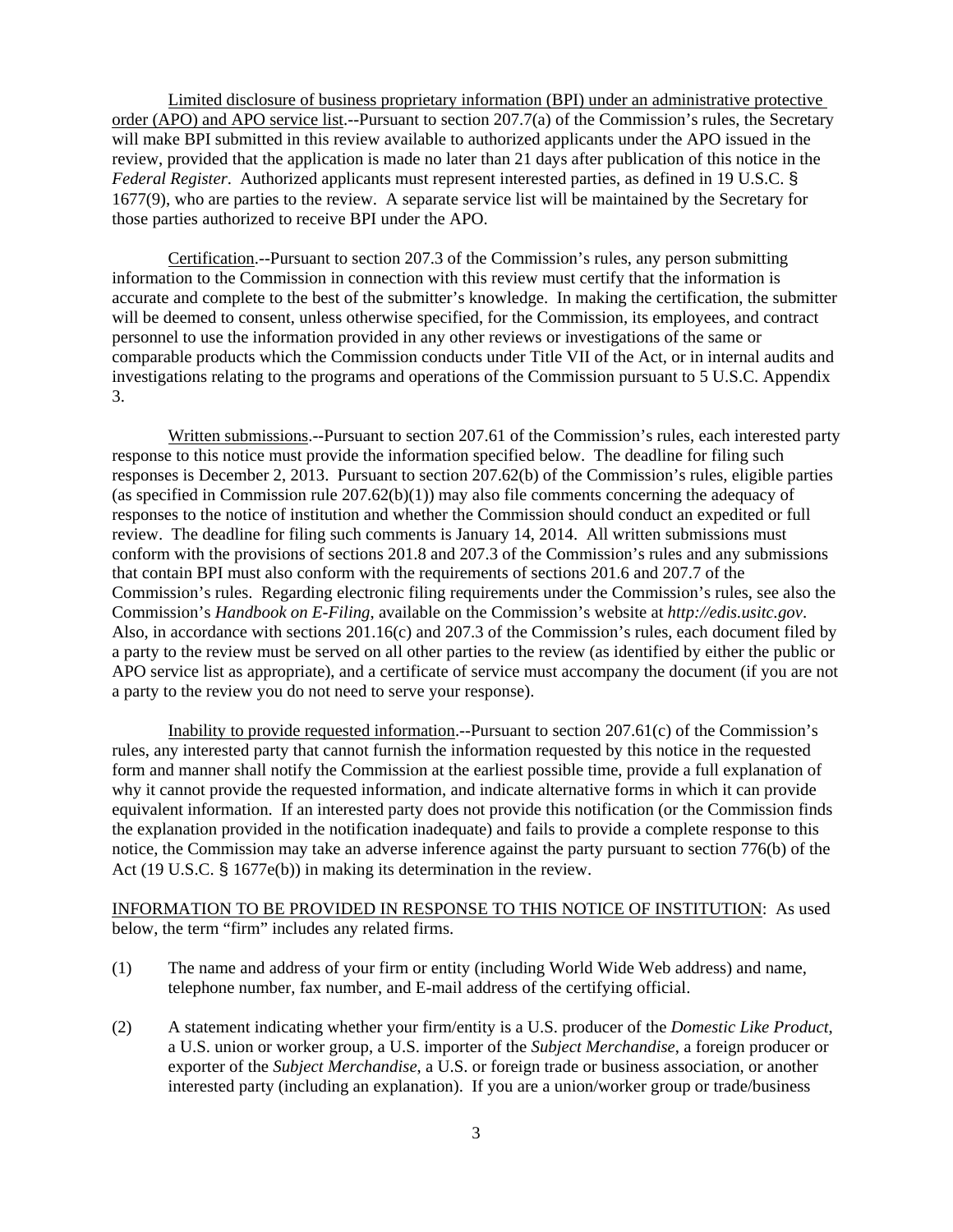association, identify the firms in which your workers are employed or which are members of your association.

- (3) A statement indicating whether your firm/entity is willing to participate in this review by providing information requested by the Commission.
- (4) A statement of the likely effects of the revocation of the antidumping duty order on the *Domestic Industry* in general and/or your firm/entity specifically. In your response, please discuss the various factors specified in section 752(a) of the Act (19 U.S.C. § 1675a(a)) including the likely volume of subject imports, likely price effects of subject imports, and likely impact of imports of *Subject Merchandise* on the *Domestic Industry*.
- (5) A list of all known and currently operating U.S. producers of the *Domestic Like Product*. Identify any known related parties and the nature of the relationship as defined in section  $771(4)(B)$  of the Act (19 U.S.C. § 1677(4)(B)).
- (6) A list of all known and currently operating U.S. importers of the *Subject Merchandise* and producers of the *Subject Merchandise* in the *Subject Country* that currently export or have exported *Subject Merchandise* to the United States or other countries after 2007.
- (7) A list of 3-5 leading purchasers in the U.S. market for the *Domestic Like Product* and the *Subject Merchandise* (including street address, World Wide Web address, and the name, telephone number, fax number, and E-mail address of a responsible official at each firm).
- (8) A list of known sources of information on national or regional prices for the *Domestic Like Product* or the *Subject Merchandise* in the U.S. or other markets.
- (9) If you are a U.S. producer of the *Domestic Like Product*, provide the following information on your firm's operations on that product during calendar year 2012, except as noted (report quantity data in pounds and value data in U.S. dollars, f.o.b. plant). If you are a union/worker group or trade/business association, provide the information, on an aggregate basis, for the firms in which your workers are employed/which are members of your association.
	- (a) Production (quantity) and, if known, an estimate of the percentage of total U.S. production of the *Domestic Like Product* accounted for by your firm's(s') production;
	- (b) Capacity (quantity) of your firm to produce the *Domestic Like Product* (i.e., the level of production that your establishment(s) could reasonably have expected to attain during the year, assuming normal operating conditions (using equipment and machinery in place and ready to operate), normal operating levels (hours per week/weeks per year), time for downtime, maintenance, repair, and cleanup, and a typical or representative product mix);
	- (c) the quantity and value of U.S. commercial shipments of the *Domestic Like Product* produced in your U.S. plant(s);
	- (d) the quantity and value of U.S. internal consumption/company transfers of the *Domestic Like Product* produced in your U.S. plant(s); and
	- (e) the value of (i) net sales, (ii) cost of goods sold (COGS), (iii) gross profit, (iv) selling, general and administrative (SG&A) expenses, and (v) operating income of the *Domestic Like Product* produced in your U.S. plant(s) (include both U.S. and export commercial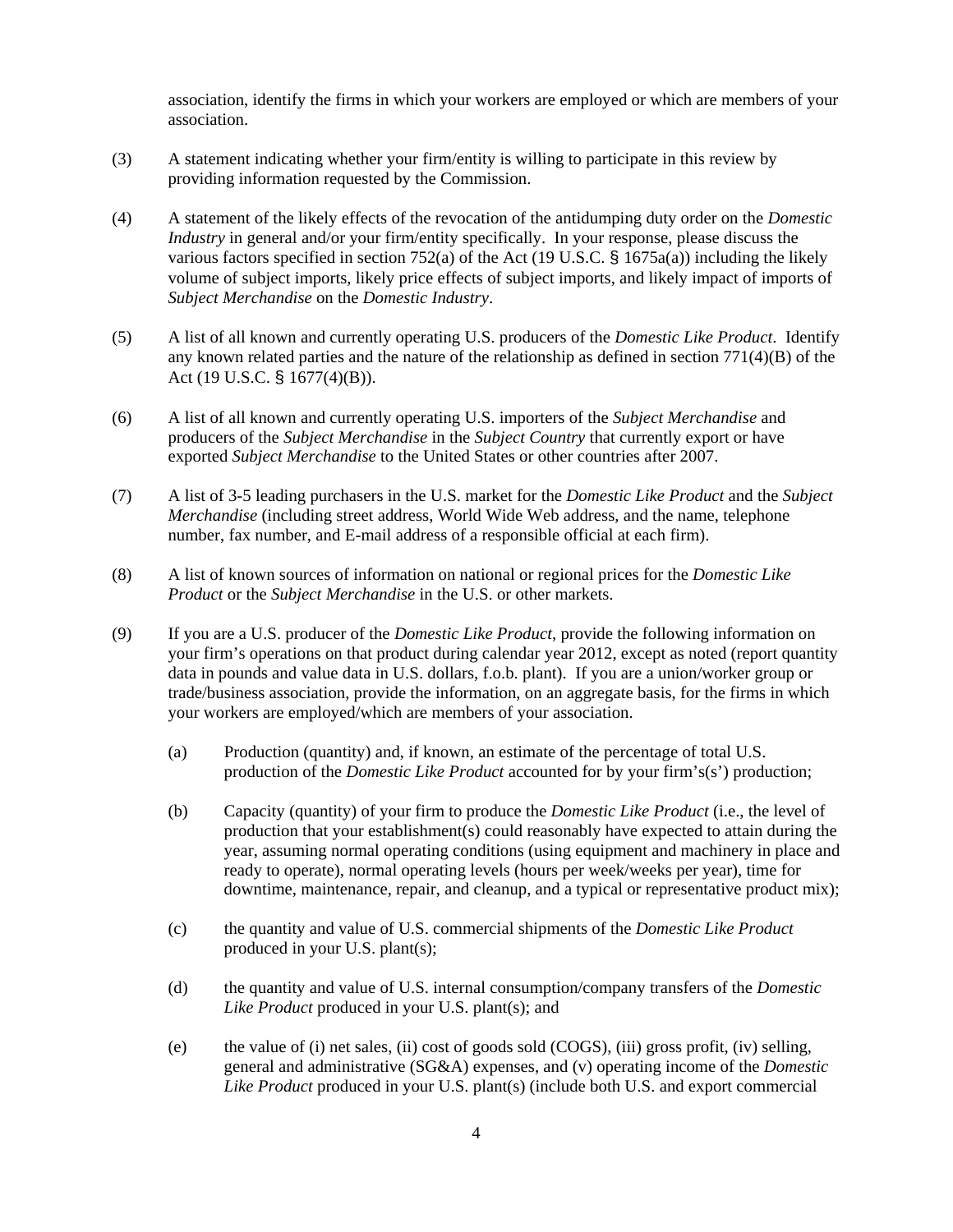sales, internal consumption, and company transfers) for your most recently completed fiscal year (identify the date on which your fiscal year ends).

- (10) If you are a U.S. importer or a trade/business association of U.S. importers of the *Subject Merchandise* from the *Subject Country*, provide the following information on your firm's(s') operations on that product during calendar year 2012 (report quantity data in pounds and value data in U.S. dollars). If you are a trade/business association, provide the information, on an aggregate basis, for the firms which are members of your association.
	- (a) The quantity and value (landed, duty-paid but not including antidumping duties) of U.S. imports and, if known, an estimate of the percentage of total U.S. imports of *Subject Merchandise* from the *Subject Country* accounted for by your firm's(s') imports;
	- (b) the quantity and value (f.o.b. U.S. port, including antidumping duties) of U.S. commercial shipments of *Subject Merchandise* imported from the *Subject Country*; and
	- (c) the quantity and value (f.o.b. U.S. port, including antidumping duties) of U.S. internal consumption/company transfers of *Subject Merchandise* imported from the *Subject Country*.
- (11) If you are a producer, an exporter, or a trade/business association of producers or exporters of the *Subject Merchandise* in the *Subject Country*, provide the following information on your firm's(s') operations on that product during calendar year 2012 (report quantity data in pounds and value data in U.S. dollars, landed and duty-paid at the U.S. port but not including antidumping duties). If you are a trade/business association, provide the information, on an aggregate basis, for the firms which are members of your association.
	- (a) Production (quantity) and, if known, an estimate of the percentage of total production of *Subject Merchandise* in the *Subject Country* accounted for by your firm's(s') production;
	- (b) Capacity (quantity) of your firm(s) to produce the *Subject Merchandise* in the *Subject Country* (i.e., the level of production that your establishment(s) could reasonably have expected to attain during the year, assuming normal operating conditions (using equipment and machinery in place and ready to operate), normal operating levels (hours per week/weeks per year), time for downtime, maintenance, repair, and cleanup, and a typical or representative product mix); and
	- (c) the quantity and value of your firm's(s') exports to the United States of *Subject Merchandise* and, if known, an estimate of the percentage of total exports to the United States of *Subject Merchandise* from the *Subject Country* accounted for by your firm's(s') exports.
- (12) Identify significant changes, if any, in the supply and demand conditions or business cycle for the *Domestic Like Product* that have occurred in the United States or in the market for the *Subject Merchandise* in the *Subject Country* after 2007, and significant changes, if any, that are likely to occur within a reasonably foreseeable time. Supply conditions to consider include technology; production methods; development efforts; ability to increase production (including the shift of production facilities used for other products and the use, cost, or availability of major inputs into production); and factors related to the ability to shift supply among different national markets (including barriers to importation in foreign markets or changes in market demand abroad). Demand conditions to consider include end uses and applications; the existence and availability